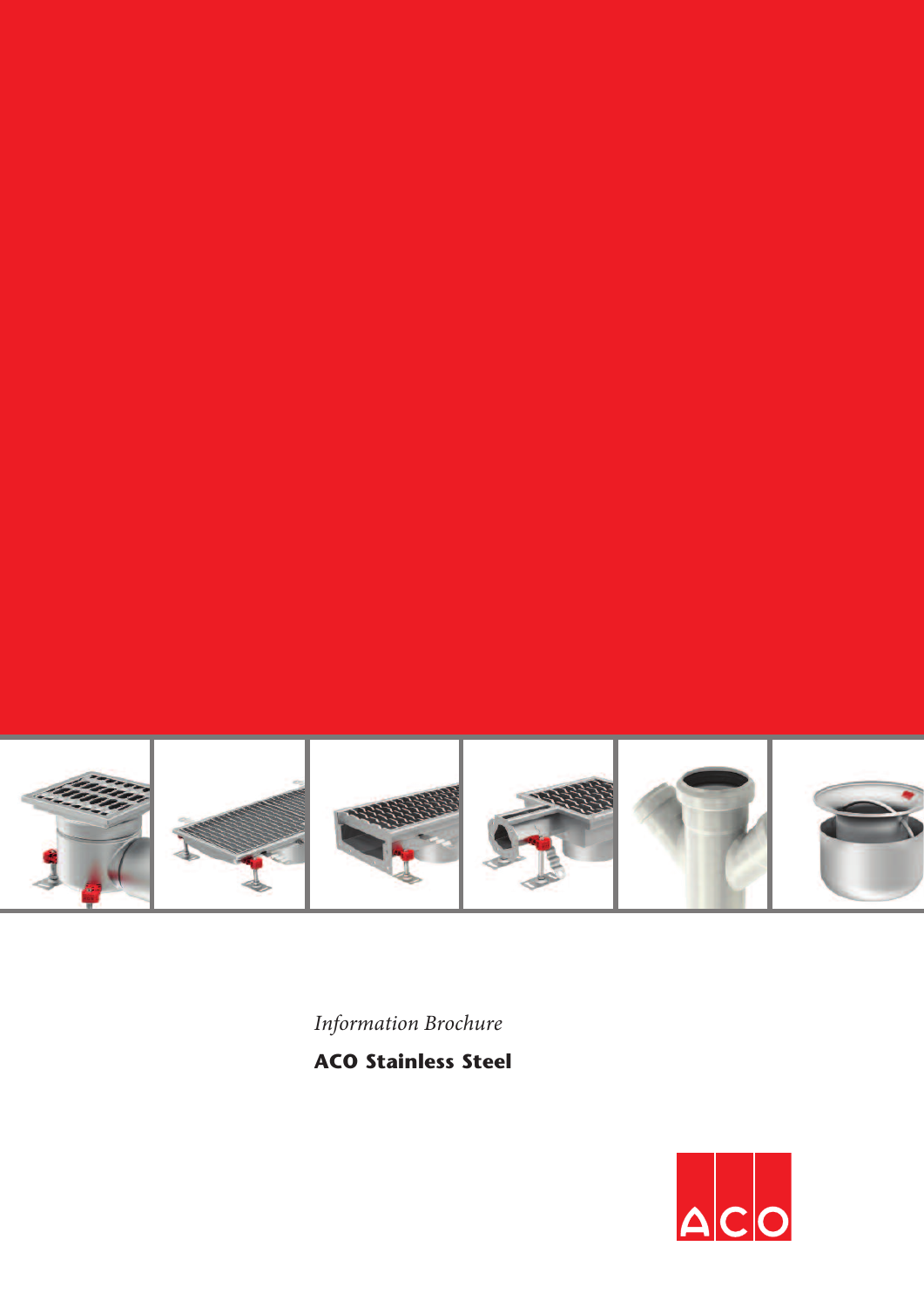# **ACO Building Drainage**

Our built environment is becoming ever more complex. Applications are becoming more sophisticated and the increasing pressure of regulations and standards makes achieving design, performance and financial goals ever tougher.

Our mission: to eliminate design risk, to reduce installed and life cost and to deliver exceptional finish and performance in every product application.

Our global resources and fabrication capacity make it possible for us to deliver best value, both with our standard products and with our bespoke designs. Confidence is further assured with quality systems that are in accordance with ISO 9001-2008.

ACO Building Drainage is a division of ACO Technologies plc and part of the worldwide ACO Group. The Group has sales in excess of £600 million worldwide with production facilities in the UK, Germany, France, Switzerland, Denmark, Spain, Poland, Czech Republic, Australia and the USA. In total more than 3900 people are employed in over 40 countries throughout the world.

## **ACO Building Drainage**

**Enquiries Team:** Tel: +44(0)1462 810421 Fax: +44(0)1462 851490 Email: abdestimating@aco.co.uk

## **ACO Building Drainage**

**Customer Services Team:** Tel: +44(0)1462 810411 Fax: +44(0)1462 851490 Email: abdcommercial@aco.co.uk

**ACO Building Drainage Design Services Team:** Tel: +44(0)1462 810431 Fax: +44(0)1462 851490 Email: abdtechnical@aco.co.uk

## **ACO Building Drainage Marketing and Media Support** Tel: +44(0)1462 810400 Fax: +44(0)1462 851490

**clean:**

Grease Management Systems

Email: abdmarketing@aco.co.uk

**hold:**

**Anti-flood Backflow** Protection Systems

• A complete pricing service to stockists, contractors and clients.

hold

ý.

clean

• Product availability, delivery lead times, and all other queries including collections, returns and product / service issues.

#### • Technical and installation advice.

- Detailed design and 'Value Engineering' advice.
- Hydraulic calculations and AutoCAD drawings.
- Advice on the suitability of ACO equivalent products.

**release:**

**Lifting Stations\*** 

• For all product brochures, imagery or mechandising material requests.

## **collect:**

- Stainless Steel and Galvanised Steel Channels
- Stainless Steel Gullies
- **Pipe System**
- Roof / Balcony Drainage
- **Wetroom & Shower Drainage**

\*Available in 2015

#### **Office address and contact details:**

ACO Building Drainage ACO Business Centre Caxton Road Bedford Bedfordshire MK41 0LF

Tel: +44(0)1462 810400 Fax: +44(0)1462 851490 Email: abdinfo@aco.co.uk

Company Registration No: 1854115 VAT No: GB 650 7977 05

www.acobd.co.uk

**For quick access to our website, scan:**

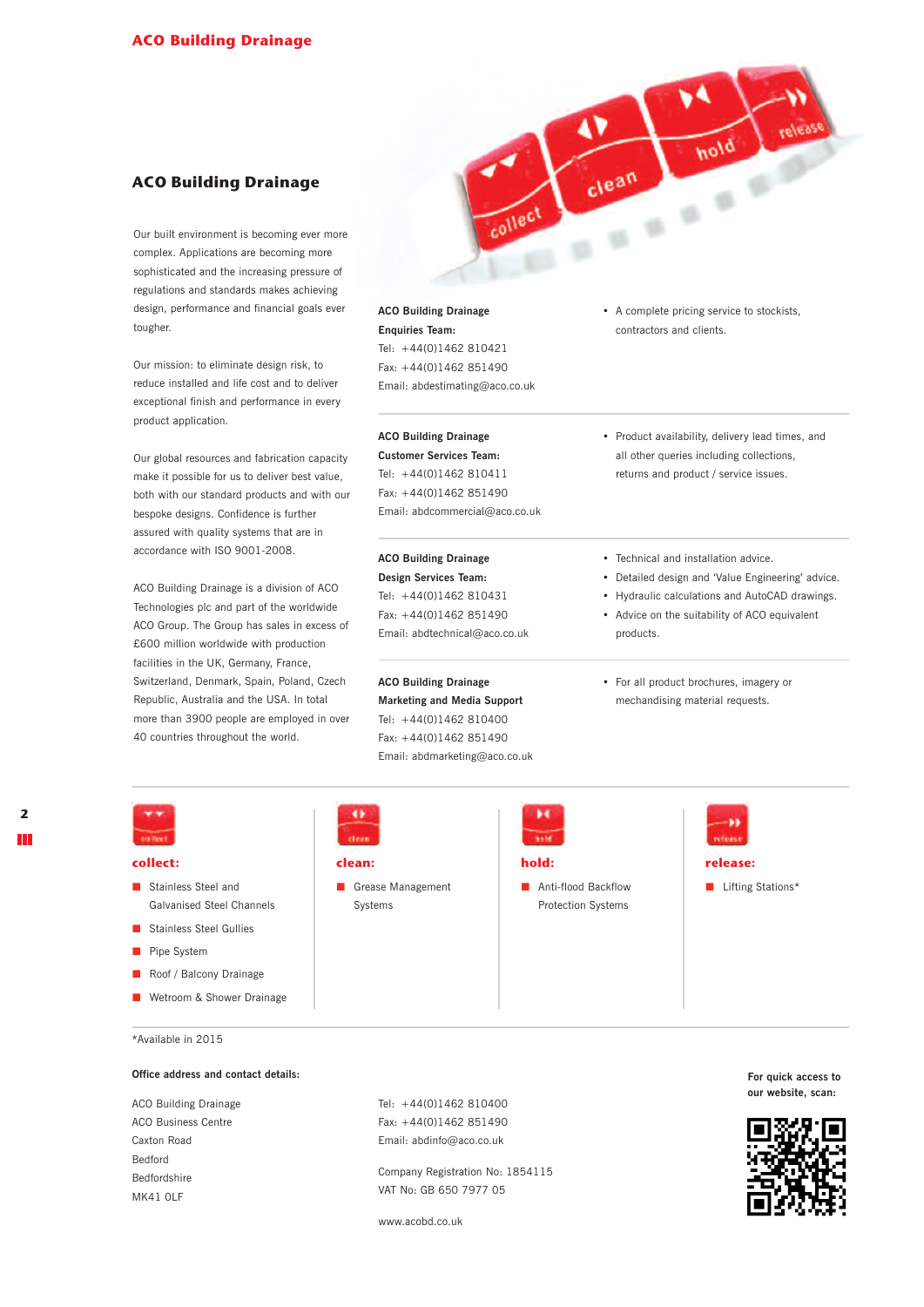# **Stainless Steel Explained**

Stainless steel is the name given to a wide range of steels which have the characteristics of greatly enhanced corrosion resistance over conventional mild and low alloy steels.

The enhanced corrosion resistance of stainless steel essentially comes from the addition of at least 11% chromium, however most stainless steels commonly used contain around 18% chromium. Other significant alloying elements include nickel and for superior corrosion resistant properties, molybdenum.

For ACO Building Drainage applications, the principal properties of stainless steel may be summarised as follows:

- Durable and corrosion resistant in highly aggressive environments.
- Hygienic, easily cleaned surfaces.
- Aesthetically attractive surface finish.
- Good forming and fabrication characteristics.
- Excellent strength and resistance to oxidisation at high temperatures.

All these make stainless steel an obvious first choice material for demanding applications.

# **Stainless Steel Families**

Stainless steel is used across a wide spectrum of engineering applications and this has led to the development of the vast range of different types of stainless steels that are now available.

**Austenitic Stainless Steel** is the most widely used and encompasses the generic 304 and 316 grades of material. These materials are used in the ACO Building Drainage manufacturing process and are ideal for applications including food processing, leisure, dairy, brewing, pharmaceutical, chemical and petrochemical industries.

304 grade stainless steels contain around 18% chromium and 10% nickel and provides excellent corrosion resistance. For applications where superior corrosion resistance properties are required under extreme conditions particularly where chlorides are involved, 316 grade stainless steels are used and contain around 17% chromium, 12% nickel and 2.2% molybdenum.



Unlike all other grades of stainless steels, austenitic grades are non-magnetic and as a consequence magnetic particles are not attracted to the system surfaces which otherwise would encourage both contamination and corrosion.

Ferritic, Martensitic and bluplex stainless steels are unsuitable for drainage products.

## **Stainless Steel Corrosion Resistance**

The single most important property of stainless steels and the reason for their existence and widespread use, is their natural corrosion resistance. In spite of their name, stainless steels can both 'stain' and corrode if used incorrectly.

The reason for the good corrosion properties is due to the formation of a very thin, invisible oxide film that forms on the surface of the material in oxidising environments such as the atmosphere and water.

This film is a chromium-rich oxide which protects the steel from attack in aggressive environments. As chromium is added to a steel, a rapid reduction in the corrosion rate is observed because of this protective film. In order to obtain a compact and continuous passive film, a chromium content of at least 11% is required. Passivity increases fairly rapidly with increasing chromium content up to about 17% chromium.

The most important alloying element is therefore chromium, but a number of other elements including nickel, molybdenum and nitrogen also contribute to the corrosion resistance properties of stainless steels. Other alloying elements may also be added to enhance the corrosion resistance in particular environments.

Stainless steels must oxidise in order to form the passive, chromium-rich oxide film. Stainless steels have a very strong tendency to passivate and only a small amount of oxidising agents are needed for passivation - air and water are sufficient to passivate stainless steels and indeed, this oxide film is spontaneously regenerated when exposed to oxygen. An important factor to note is that the passive film is self-healing, so when the material is cut or machined or, should chemical or mechanical damage occur, the passive film will 'heal' or re-passivate in oxidising environments - unlike a painted finish on mild steel.

Selection of the correct grade of material for each application is an important factor in the design process. It is important to note that even 316 grades of stainless steel are not immune to all kinds of chemical attack; use of reducing solutions such as hydrochloric and sulphuric acids particularly when in concentrated and/or hot form, requires careful consideration. See corrosion resistance chart on page 5.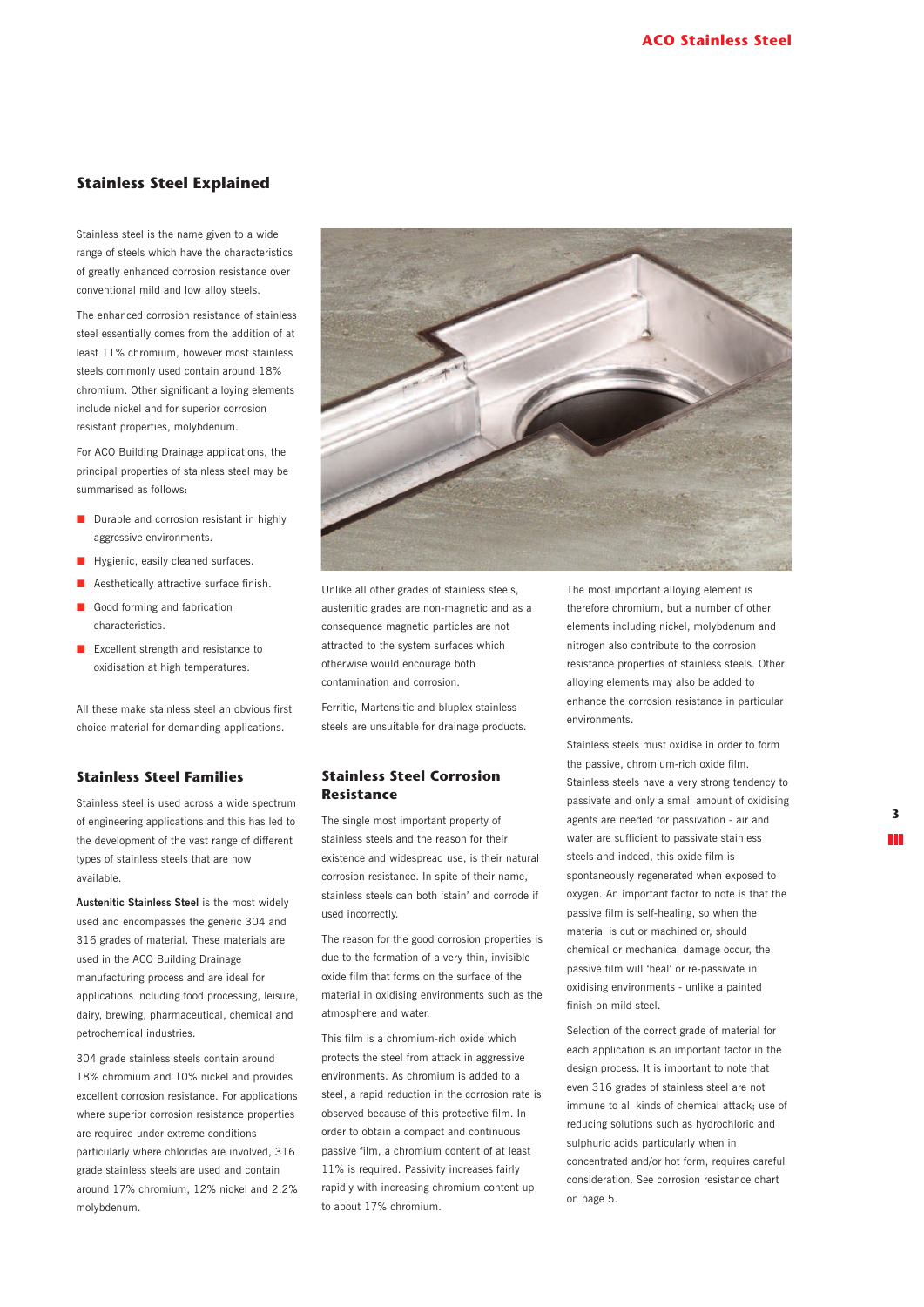

# **Stainless Steel Finishing Processes**

A stainless steel finish should appear clean, smooth and faultless. This is obvious when the steel is used for such purposes demanding stringent hygiene or decorative trim applications, but a fine surface finish is also crucial in respect to its corrosion resistant properties.

The corrosion resistance properties of stainless steel are achieved by the spontaneous formation of a very thin chromium-rich oxide layer over the surface of the material. Unfortunately, surface defects and imperfections introduced during the manufacturing process may drastically disturb the self healing process of the passive layer and subsequently reduce the corrosion resistance of the material.

In the manufacturing process it is welding that creates the greatest challenge to corrosion resistance.

# **Untreated Stainless Steel**



After welding stainless steel, a bluish high temperature oxide film can be seen which has substantially inferior corrosion protection properties compared to the original passive layer. Immediately beneath this blue oxide film is a thin layer of chromium depleted metal which makes the metal surface susceptible to corrosion. Post weld treatment is, therefore, very important to restore the corrosion protection properties and is effectively achieved by removing the blue high temperature oxide film and chromium depleted layer to restore the surface of the material. This 'cleaning' is essentially a controlled corrosion process using chemicals, this will restore not only its original corrosion resistance performance but also the high quality aesthetics.

The single most important property of stainless steels and the reason for their existence and widespread use, is their natural corrosion resistance. In spite of their name, stainless steels can both 'stain' and corrode if used incorrectly.

The reason for the good corrosion properties is due to the formation of a very thin, invisible oxide film that forms on the surface of the material in oxidising environments such as the atmosphere and water.

## **ACO Pickle Passivation Plant**



All ACO Building Drainage products are subjected to specialised treatment to ensure the material retains the maximum resistance to corrosion.

The chemical processing methods used in the ACO Building Drainage process are pickle passionate and eltropolishing. ACO resources include the largest pickle passivation plant in Europe.

#### **Pickle Passivation**

The standard ACO Building Drainage manufacturing process uses the pickle passivation chemical finishing process to restore the products to their full optimum corrosion resistant state without damaging the surface finish. This is considered the best method for cleaning welded joints.



Pickle Passivation is a two-phase process. Pickling removes both the bluish high temperature oxide film and the chromium depleted layer and is achieved by placing the components in a pickling bath containing a

mixture of nitric acid and hydrofluoric acid.

The second phase is passivation and in many ways is similar to the pickling process. During this process the components are placed in a bath containing only nitric acid. This treatment strengthens the passive layer and also removes any iron impurities that may have become embedded in the surface of the stainless steel during the manufacturing process.

This treatment is important where mechanical cleaning of the components has taken place with the use of wire brushes, grinding wheels and files where iron particles from other materials may contaminate the stainless steel surface.

## **Electropolishing**



Electropolishing is ideal for producing a uniform, highly reflective lustre with an extremely smooth finish even on the most complex product contours. This is a well proven method of polishing and is achieved by an electro-chemical process which is essentially the reverse of electroplating.

The components are immersed in a bath of electrolyte containing phosphoric acid where the components become the anode of a direct current electrical circuit. The process is characterised by the selective attack on the surface of the components whereby upstanding roughnesses are preferentially dissolved and will yield a progressively smoother, brighter surface.

**For pharmaceutical and food processing industries, bacterial resistance is considerably improved by the electropolishing process.**

Certain gratings within the ACO Building Drainage range are electropolished as standard. All stainless steel products can be electropolished if required to special order.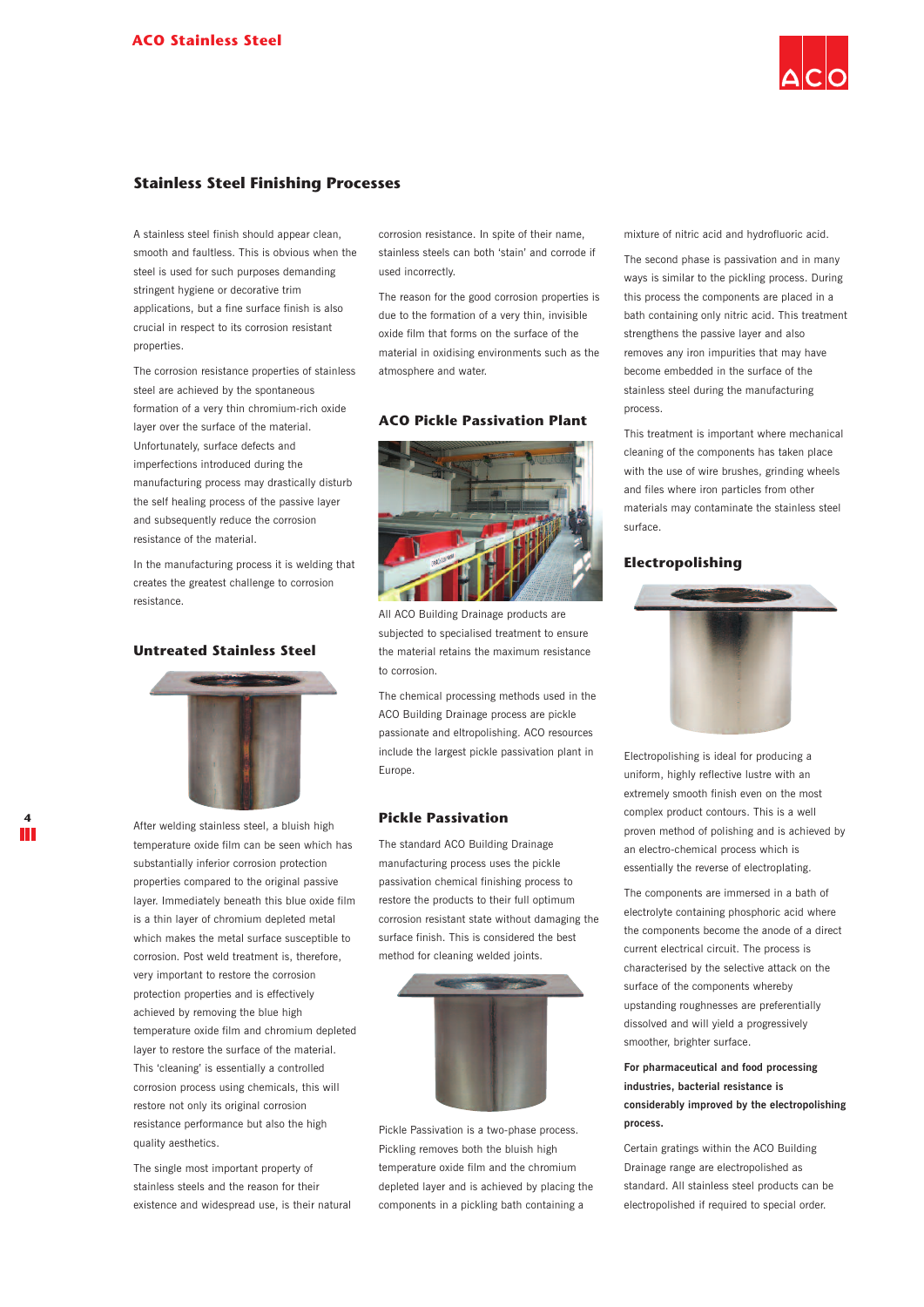# **Corrosion Resistance Chart**

| Reagent                   | <b>Stainless</b><br><b>Steel</b><br>304 | <b>Stainless</b><br><b>Steel</b><br>316 | <b>EPDM</b>             | <b>Neoprene</b><br>Gasket | <b>Viton</b><br>Gasket |
|---------------------------|-----------------------------------------|-----------------------------------------|-------------------------|---------------------------|------------------------|
| Acetic Acid 20%           | $\bullet$                               |                                         | $\bullet$               | ?                         | $\bullet$              |
| Acetic Acid 80%           | $\bullet$                               |                                         | $\bullet$               | x                         | $\bullet$              |
| Acetone                   | $\bullet$                               |                                         |                         |                           | $\bar{\mathbf{x}}$     |
| Alcohol (Methyl or Ethyl) | $\bullet$                               |                                         |                         |                           | ?                      |
| Aluminium Chloride        | ?                                       | 7                                       |                         |                           |                        |
| Aluminium Sulphate        | $\bullet$                               |                                         |                         |                           |                        |
| Ammonia Gas (Dry)         | ō                                       |                                         | $\sim$                  |                           | w                      |
| Ammonium Chloride         | $\overline{\mathbf{r}}$                 | $\overline{\mathbf{r}}$                 | ō                       |                           | $\bullet$              |
| Ammonium Hydroxide        | $\bullet$                               |                                         |                         |                           |                        |
| Ammonium Nitrate          | ō                                       |                                         |                         |                           |                        |
| Ammonium Phosphate        | $\bullet$                               |                                         |                         |                           |                        |
| Ammonium Sulphate         | ?                                       |                                         | ä                       |                           |                        |
| Ammonium Sulphide         | $\bullet$                               |                                         | $\sim$                  | $\tilde{\phantom{a}}$     | $\sim$                 |
| Amyl Chloride             |                                         |                                         | $\overline{\mathbf{x}}$ | $\tilde{\phantom{a}}$     | ?                      |
| Aniline                   |                                         |                                         | ?                       | $\mathbf{x}$              |                        |
| Barium Chloride           | $\bullet$                               | ō                                       |                         | ō                         |                        |
| Barium Hydroxide 10%      | $\tilde{ }$                             | $\tilde{\phantom{a}}$                   |                         |                           |                        |
| Barium Sulphate           | $\bullet$                               | $\bullet$                               |                         |                           |                        |
| Barium Sulphide           | $\tilde{ }$                             | ∼                                       |                         |                           |                        |
| Beer                      |                                         |                                         |                         |                           |                        |
| Beet Sugar Liquors        | ō                                       |                                         |                         |                           |                        |
| Benzene                   | ō                                       | $\bullet$                               | $\bar{x}$               | $\bar{x}$                 |                        |
| <b>Benzoic Acid</b>       |                                         |                                         | $\bar{x}$               |                           |                        |
| Bleach -12.5% Active C1   | $\tilde{ }$                             | ∼                                       | $\bullet$               | x                         | x                      |
| <b>Boric Acid</b>         | $\bullet$                               | $\bullet$                               | $\bullet$               |                           |                        |
| Bromic Acid               | ?                                       | ?                                       | $\sim$                  | $\sim$                    | $\sim$                 |
| <b>Bromine Water</b>      | $\bar{x}$                               | $\overline{\mathbf{x}}$                 | $\sim$                  | x                         | $\sim$                 |
| <b>Butane</b>             | $\bullet$                               | $\bullet$                               | $\bar{\mathbf{x}}$      | $\bullet$                 | $\bullet$              |
| Calcium Carbonate         | ō                                       | ō                                       | ō                       |                           |                        |
| Calcium Chloride          | $\bar{x}$                               | ?                                       | $\bullet$               |                           |                        |
| Calcium Hydroxide         | ?                                       |                                         | ▲                       |                           |                        |
| Calcium Hypochlorite      | $\bar{x}$                               | ?                                       | ?                       | x                         |                        |
| Calcium Sulphate          | $\bullet$                               |                                         |                         | $\tilde{\phantom{a}}$     |                        |
| Cane Sugar Liquors        | $\sim$                                  |                                         |                         |                           |                        |
| Carbon Acid               | $\tilde{ }$                             |                                         |                         |                           |                        |
| Carbon Bisulphide         | $\bullet$                               | $\bullet$                               | $\overline{\mathbf{x}}$ | x                         |                        |
| Carbon Dioxide            |                                         |                                         | ō                       |                           |                        |
| Carbon Monoxide           |                                         |                                         |                         |                           |                        |

| Reagent                | <b>Stainless</b><br><b>Steel</b><br>304 | <b>Stainless</b><br><b>Steel</b><br>316 | <b>EPDM</b>             | <b>Neoprene</b><br>Gasket | Viton<br>Gasket |
|------------------------|-----------------------------------------|-----------------------------------------|-------------------------|---------------------------|-----------------|
| Carbon Tetrachloride   | ?                                       | ?                                       | $\bar{\mathbf{x}}$      | $\bar{\mathbf{x}}$        | $\bullet$       |
| Caustic Potash         | $\bullet$                               | $\bullet$                               | $\bullet$               | $\sim$                    | $\bullet$       |
| Caustic Soda           | $\bullet$                               | $\bullet$                               |                         | $\bullet$                 |                 |
| Chloride (Dry)         | ?                                       | ?                                       |                         | $\overline{\mathbf{x}}$   |                 |
| Chloride (Wet)         | $\bar{\mathbf{x}}$                      | x                                       | X                       | x                         | ?               |
| Chloraocetic Acid      | $\sim$                                  |                                         | 7                       | $\overline{\mathbf{x}}$   |                 |
| Chlorobenzene          | $\bullet$                               | $\bullet$                               | $\bar{x}$               | $\overline{\mathbf{x}}$   |                 |
| Chloroform             | ?                                       | ?                                       | x                       | x                         |                 |
| Chrome Acid 50%        | $\bar{\mathbf{x}}$                      | x                                       | ?                       | x                         |                 |
| Chromic Acid 10%       | ō                                       | ō                                       | Ÿ                       | x                         |                 |
| Citric Acid            | ?                                       | $\bullet$                               |                         |                           |                 |
| Copper Chloride        | $\overline{\mathbf{x}}$                 | $\bar{x}$                               |                         |                           |                 |
| Copper Cyanide         | ō                                       | $\bullet$                               |                         |                           |                 |
| <b>Copper Nitrate</b>  | $\bullet$                               | Ō                                       | ∼                       |                           |                 |
| Copper Sulphate        | $\bullet$                               | $\bullet$                               | $\bullet$               |                           |                 |
| Cottonseed Oil         | $\tilde{ }$                             | $\tilde{ }$                             | x                       |                           |                 |
| Cresol                 | $\tilde{ }$                             | $\tilde{ }$                             | x                       | x                         | x               |
| Cyclohexanone          | ?                                       | $\bullet$                               |                         | x                         | x               |
| Cyclorexanol           | $\sim$                                  | $\sim$                                  | $\bar{x}$               |                           | $\bar{x}$       |
| Dimethyleanine         | $\tilde{ }$                             | $\tilde{ }$                             | ?                       |                           |                 |
| Dionylphalate          | $\tilde{ }$                             | $\tilde{ }$                             | ?                       | $\bar{x}$                 | X               |
| Disodium Phosphate     | $\sim$                                  | $\sim$                                  |                         | $\bar{\mathbf{x}}$        |                 |
| <b>Distilled Water</b> | $\bullet$                               | $\bullet$                               |                         | ō                         |                 |
| <b>Ethyl Acetate</b>   | $\bullet$                               | $\bullet$                               | ?                       | $\overline{\mathbf{x}}$   | x               |
| Ethylene Chloride      | $\bullet$                               |                                         | $\bar{x}$               | $\overline{\mathbf{x}}$   | ?               |
| Ethylene Glycol        | ō                                       |                                         | $\bullet$               |                           |                 |
| Fatty acids (Cb)       |                                         |                                         | x                       | ?                         |                 |
| Ferric Sulphate        |                                         |                                         |                         |                           |                 |
| Fluorene Gas (wet)     | $\bar{x}$                               | $\bar{x}$                               |                         | $\bar{x}$                 | ?               |
| Formaldehyde (37%)     | ō                                       | ō                                       |                         |                           |                 |
| Formic Acid (90%)      | $\bar{\mathbf{x}}$                      |                                         |                         |                           | ?               |
| Freon 12               | ō                                       |                                         |                         |                           |                 |
| Fruit Juices and Pulp  | ?                                       |                                         | $\tilde{\phantom{a}}$   |                           |                 |
| Furfural               | $\bullet$                               |                                         | $\overline{\mathbf{x}}$ | $\overline{\mathbf{x}}$   | x               |
| Gasoline (Refined)     |                                         |                                         | x                       |                           |                 |
| Glucose                |                                         |                                         |                         |                           |                 |
| Glycerine              |                                         |                                         |                         |                           |                 |

The corrosion resistance information contained within this table is indicative only.

All data is based on reactions noted at an ambient temperature of 20°C. Higher temperatures will generally reduce the corrosion resistance of the materials.

Please contact ACO Building Drainage if

guarantees are required of specific material suitability.

We shall arrange for tests to be undertaken with the reagent to establish the chemical resistance of the materials. Other gasket and sealing ring materials are available. Please contact us for further information.

- **•** Recommended
- **?**Suitable. However, contact ACO Building Drainage for further advice.
- xNot recommended
- *~* No data available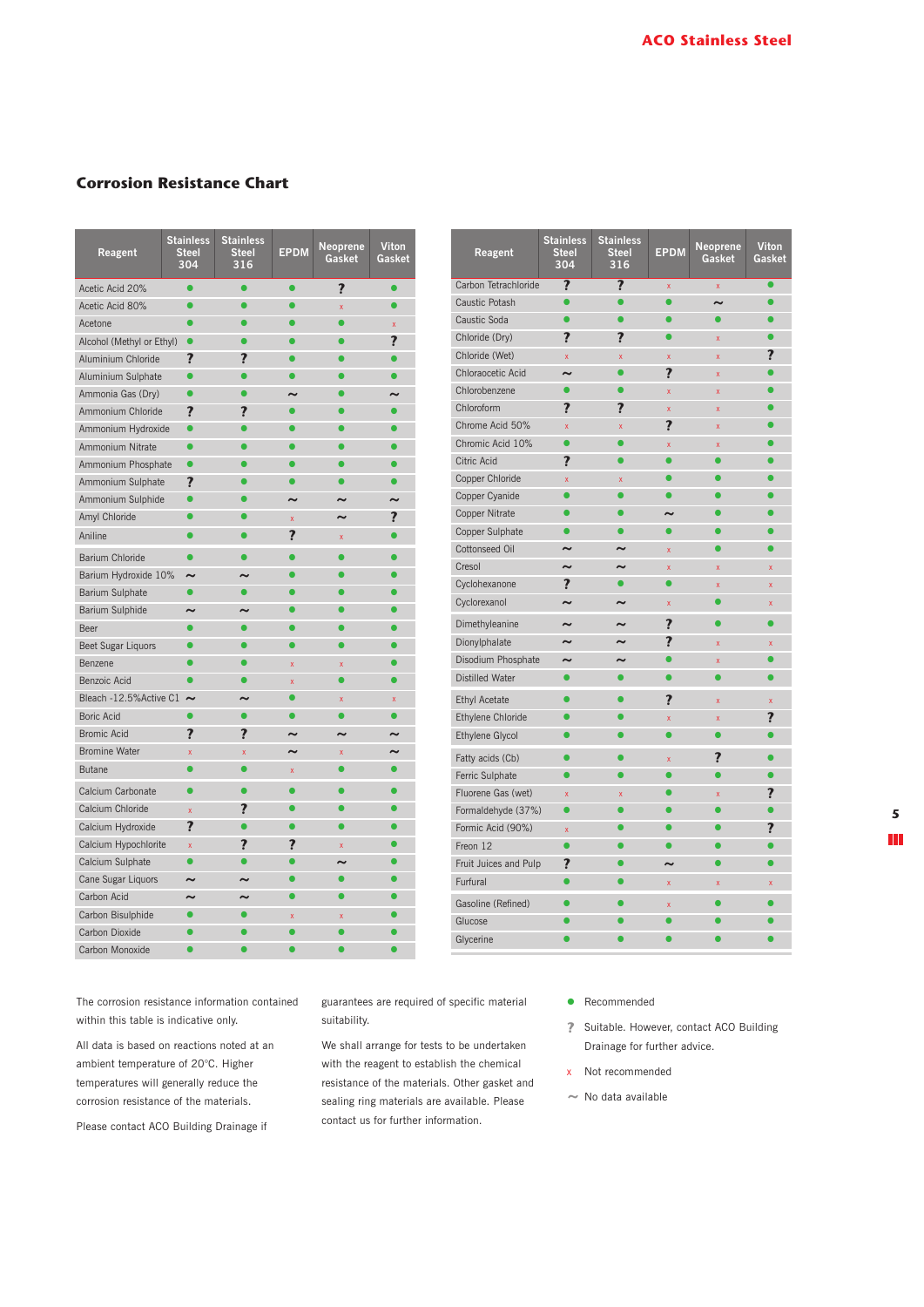

# **Corrosion Resistance Chart**

| Reagent                   | <b>Stainless</b><br><b>Steel</b><br>304 | <b>Stainless</b><br><b>Steel</b><br>316 | <b>EPDM</b>             | <b>Neoprene</b><br>Gasket | <b>Viton</b><br>Gasket  |
|---------------------------|-----------------------------------------|-----------------------------------------|-------------------------|---------------------------|-------------------------|
| Hydrobromic Acid (20%)    | x                                       | x                                       | $\bullet$               | X                         | $\bullet$               |
| Hydrochloric Acid (40%)   | x                                       | X                                       | X                       | $\bullet$                 | $\bullet$               |
| Hydrocyanic Acid          | $\bullet$                               | $\bullet$                               | ?                       |                           |                         |
| Hydrogen Peroxide (90%) ● |                                         |                                         | $\bar{\mathbf{x}}$      | X                         |                         |
| Hydroquinone              |                                         | $\tilde{\phantom{a}}$                   | $\overline{\mathbf{x}}$ |                           |                         |
| Hypochlorous Acid         | $\tilde{\phantom{a}}$                   | ∼                                       | x                       | X                         |                         |
| lodine                    | X                                       | ?                                       | ?                       | X                         |                         |
| Kerosene                  |                                         |                                         | X                       |                           |                         |
| Lactic Acid 25%           |                                         |                                         |                         |                           |                         |
| Linseed Oil               |                                         |                                         | $\bar{\mathbf{X}}$      |                           |                         |
| Liqueurs                  | $\tilde{ }$                             | $\tilde{\phantom{a}}$                   | ?                       | X                         |                         |
| Magnesium Chloride        | ?                                       | ?                                       | $\bullet$               |                           |                         |
| Magnesium Sulphate        | $\bullet$                               |                                         |                         |                           |                         |
| Maleic Acid               | ?                                       | 7                                       | x                       | x                         |                         |
| Methyl Chloride           | ?                                       | ?                                       | X                       | X                         |                         |
| Methyl Ethyl Ketone       | $\tilde{\phantom{a}}$                   | $\tilde{\phantom{a}}$                   |                         | $\overline{\mathbf{x}}$   | $\overline{\mathbf{x}}$ |
| Milk                      |                                         |                                         |                         |                           |                         |
| <b>Minerals Oils</b>      |                                         | $\tilde{\phantom{a}}$                   | $\overline{\mathbf{x}}$ |                           |                         |
| Muriatic Acid             | x                                       | x                                       | ?                       |                           |                         |
| Nickel Chloride           | ?                                       | ?                                       |                         |                           |                         |
| Nickel Sulphate           |                                         |                                         |                         |                           |                         |
| Oils and Fats             |                                         |                                         | ?                       | ?                         |                         |
| Oleic Acid                |                                         |                                         | ō                       | ?                         |                         |
| Oleum                     |                                         | $\tilde{\phantom{a}}$                   | $\overline{\mathbf{x}}$ | x                         |                         |
| Oxalic Acid               | ?                                       | ?                                       | $\bullet$               | X                         |                         |
| Palmitic Acid 10%         | $\tilde{\phantom{a}}$                   | $\tilde{ }$                             | $\bullet$               | X                         |                         |
| Perchloric Acid 10%       | $\bar{x}$                               | x                                       | ?                       |                           |                         |
| Perchloric Acid 70%       | x                                       | x                                       | ?                       | X                         |                         |
| Petroleum Oils (Sour)     | $\bullet$                               | $\bullet$                               | x                       | $\bullet$                 |                         |
| Phenol 5%                 |                                         |                                         | ?                       | X                         |                         |
| Phosphorous Trichloride   | $\bullet$                               |                                         |                         | $\overline{\mathbf{x}}$   |                         |
| Photographic Solutions    | ?                                       | 7                                       |                         |                           |                         |
| Picric Acid               |                                         |                                         |                         |                           |                         |
| <b>Plating Solutions</b>  | $\tilde{\phantom{a}}$                   |                                         |                         | X                         |                         |
| Potassium Carbonate       |                                         |                                         |                         |                           |                         |
| Potassium Chloride        |                                         |                                         |                         |                           |                         |
| Potassium Cyanide         |                                         |                                         |                         |                           |                         |
| Potassium Dichromate      |                                         |                                         |                         |                           |                         |
| Potassium Hydroxide       |                                         |                                         |                         |                           |                         |
| Potassium Permanganate    |                                         |                                         |                         |                           |                         |
| Potassium Sulphate        | $\bullet$                               |                                         |                         |                           |                         |
| Propane Gas               | $\tilde{}$                              |                                         |                         | ?                         |                         |
| Propyl Alcohol            | $\tilde{\phantom{a}}$                   |                                         |                         |                           |                         |

| Reagent                | <b>Stainless</b><br><b>Steel</b><br>304 | <b>Stainless</b><br><b>Steel</b><br>316 | <b>EPDM</b>             | <b>Neoprene</b><br>Gasket | <b>Viton</b><br>Gasket  |
|------------------------|-----------------------------------------|-----------------------------------------|-------------------------|---------------------------|-------------------------|
| Sea Water              | $\bar{\mathbf{x}}$                      | ?                                       | $\bullet$               | $\bullet$                 | $\bullet$               |
| Sewage                 | $\overline{\mathbf{r}}$                 | ?                                       |                         | ō                         | $\bullet$               |
| <b>Silver Nitrate</b>  | $\bullet$                               | ō                                       |                         |                           |                         |
| Silver Sulphate        |                                         |                                         |                         |                           | x                       |
| Sodium Bicarbonate     |                                         |                                         |                         |                           |                         |
| Sodium Bisulphite      |                                         |                                         |                         |                           | $\bar{\mathbf{x}}$      |
| Sodium Carbonate       | ō                                       | ė                                       |                         |                           |                         |
| Sodium Cyanide         | $\bullet$                               | ō                                       |                         |                           |                         |
| Sodium Ferrocyanide    | $\tilde{\phantom{a}}$                   | $\tilde{\phantom{a}}$                   | ?                       |                           |                         |
| Sodium Hydroxide       | $\bullet$                               | $\bullet$                               | $\bullet$               | $\bullet$                 |                         |
| Sodium Hypochlorite    | ?                                       |                                         | ?                       |                           |                         |
| Sodium Sulphate        | $\bullet$                               |                                         |                         |                           |                         |
| Sodium Sulphide        | ?                                       |                                         |                         |                           |                         |
| Sodium Sulphite        | ?                                       |                                         |                         |                           |                         |
| Sodium Thiosulphate    | $\bullet$                               |                                         |                         |                           |                         |
| Stannous Chloride      | ?                                       | ?                                       | $\bar{\mathbf{X}}$      |                           |                         |
| Stearic Acid           | ō                                       | ō                                       | ?                       |                           |                         |
| Sulphite Liquor        | $\tilde{ }$                             | $\tilde{ }$                             | ?                       | $\bullet$                 |                         |
| Sulphurous Acid        | $\overline{\mathbf{r}}$                 | $\overline{\mathbf{r}}$                 | ?                       | $\bar{x}$                 |                         |
| Sulphur                | $\overline{\mathbf{?}}$                 | $\bullet$                               | $\tilde{ }$             | $\bullet$                 |                         |
| Sulphur Dioxide (Dry)  | ?                                       |                                         | ō                       | $\bar{\mathbf{x}}$        |                         |
| Sulphur Dioxide (Wet)  | ?                                       | ●                                       |                         | $\bullet$                 |                         |
| Sulphuric Acid 50%     | $\overline{\mathbf{x}}$                 | $\overline{\mathbf{x}}$                 | ?                       |                           |                         |
| Sulphuric Acid 70%     | $\overline{\mathbf{x}}$                 | $\overline{\mathbf{x}}$                 | ?                       |                           |                         |
| Sulphuric Acid 93%     | x                                       | x                                       | ?                       | $\bar{\mathbf{x}}$        |                         |
| <b>Tannic Acid</b>     |                                         |                                         | ⋒                       |                           |                         |
| <b>Tanning Liquors</b> | $\bullet$                               |                                         |                         |                           |                         |
| <b>Tartaric Acid</b>   | $\tilde{\phantom{a}}$                   | $\tilde{\phantom{a}}$                   | ?                       |                           |                         |
| Toluene                | $\sim$                                  | $\sim$                                  | $\overline{\mathbf{x}}$ | $\overline{\mathbf{x}}$   | $\overline{\mathbf{x}}$ |
| Trichloroethylene      |                                         | ō                                       | x                       | $\bar{\mathbf{x}}$        | $\bar{\mathbf{x}}$      |
| Triethanolamine        | $\tilde{ }$                             | $\tilde{\phantom{a}}$                   | ō                       | $\bullet$                 | $\overline{\mathbf{x}}$ |
| Trisodium Phosphate    | $\tilde{\phantom{a}}$                   | $\tilde{\phantom{a}}$                   |                         | $\bullet$                 |                         |
| Turpentine             | $\bullet$                               | $\bullet$                               | x                       | x                         |                         |
| Urea                   |                                         |                                         |                         |                           |                         |
| Urine                  |                                         |                                         |                         |                           |                         |
| Vinegar                |                                         |                                         |                         |                           |                         |
| Water (Fresh)          |                                         |                                         |                         | $\bullet$                 |                         |
| Water (Mine)           |                                         |                                         |                         |                           |                         |
| Water (Salt)           | ?                                       | ?                                       |                         |                           |                         |
| Whisky                 |                                         | Ō                                       |                         |                           |                         |
| Wines                  |                                         |                                         |                         | $\bullet$                 |                         |
| Xylene                 | $\tilde{ }$                             | $\tilde{ }$                             | $\bar{\mathbf{X}}$      | $\bar{\mathbf{X}}$        | X                       |
| Zinc Chloride          | $\bar{\mathbf{X}}$                      | X                                       |                         |                           |                         |
| Zinc Sulphate          | ?                                       |                                         |                         |                           |                         |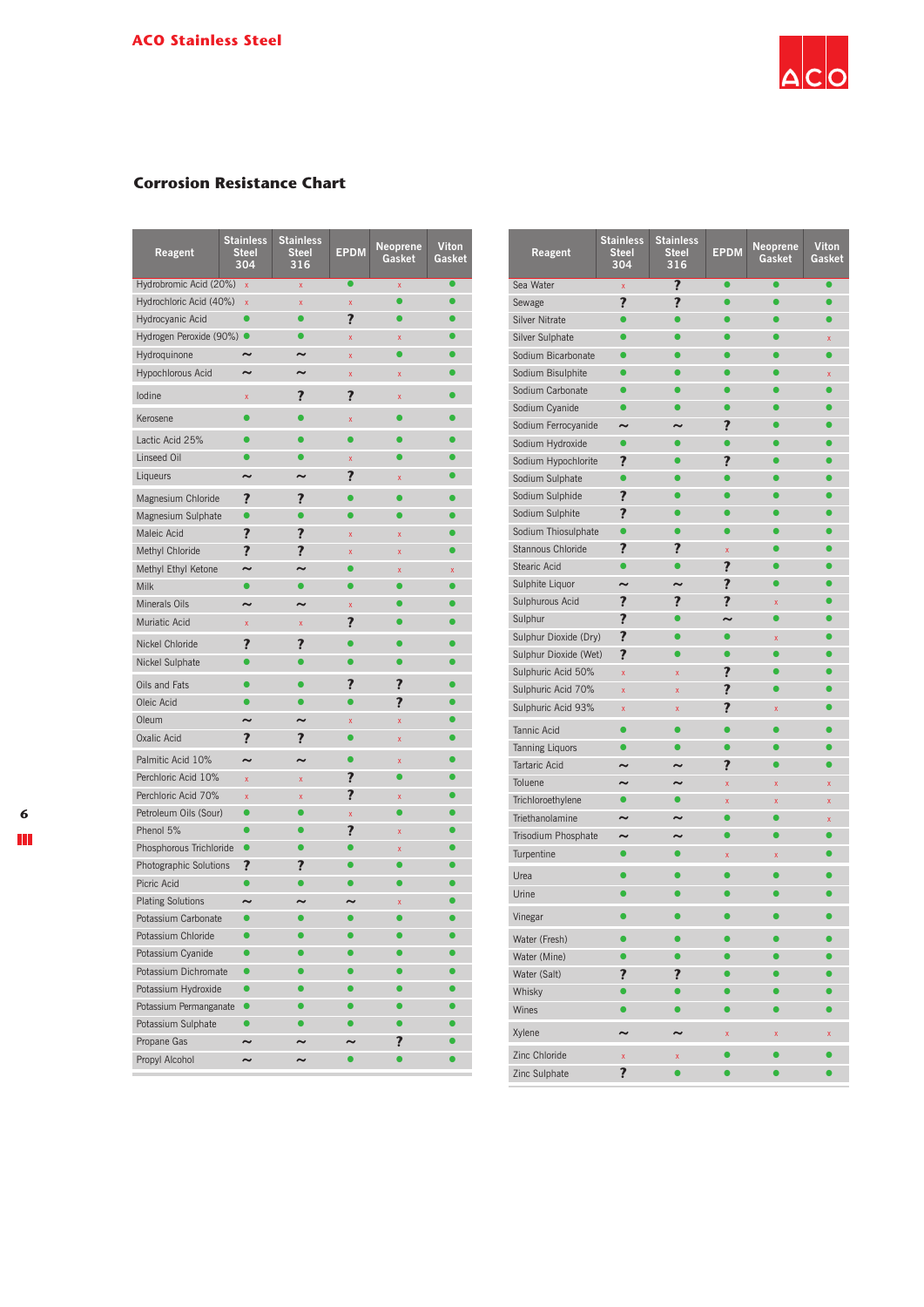# **Care and Maintenance**

## **Care During Installation**

Surface contamination and the formation of deposits must be prevented during installation in order to maintain a durable and hygienic surface. These deposits may be minute particles of iron or rust from other sources used in the building environment. Wire brushes and wire wool **must not** be used to remove marks and cement spillages as this will introduce iron impurities to the material surface. Care must also be taken when storing, erecting or cutting carbon steel near to stainless steel.

# **Factors Affecting Maintenance**

Cleaning before handing over to the client should present no special problems if care during installation has been taken, although more attention may be required if the installation period has been prolonged.

Where surface contamination is suspected. immediate attention to cleaning after site fixing will encourage a trouble free product.

Although robust, all grades of stainless steel will stain and discolour due to surface deposits and therefore can never be accepted as completely maintenance free. In order to

achieve maximum corrosion resistance, the surface of the stainless steel must be kept clean. Provided the grade of stainless steel and the surface finish are correctly selected, and cleaning schedules carried out on a regular basis, excellent performance and long service life are assured.

Industrial and even naturally occurring atmospheric conditions can produce deposits which can be corrosive, e.g.: salt deposits from marine conditions.

High humidity environments (e.g. swimming pools) increase the speed of discolouration and therefore require maintenance on a more frequent basis.

Modern processes use many cleaners, sterilisers and bleaches for hygienic purposes which when used in accordance with manufacturers instructions are safe, but if used incorrectly (e.g.warm or concentrated) can cause discolouration and corrosion on the surface of all stainless steel.

Strong acid solutions used to clean masonry and tiling of buildings should never be permitted to come into contact with stainless steel. If this should happen the acid solution must be removed immediately by copious application of water.

#### **Maintenance Programme**

Advice is often sought concerning the frequency of cleaning stainless steel and the answer is quite simple: clean the metal when it is dirty in order to restore its original appearance. This may vary from once to four times a year for external applications or it may be once a day for an item in hygienic or aggressive situations (food, beverage, pharmaceutical and chemical applications).

Frequency and cost of cleaning is lower with stainless steel than with many other materials, and will often outweigh the initial higher cost of this superior product.

## **Cleaning Methods**

Stainless steel is easy to clean. Washing with soap or a mild detergent and warm water followed by a clear water rinse is usually adequate. An enhanced aesthetic appearance will be achieved if the cleaned surface is wiped dry.

#### **Precautions**

Acid cleaners should be used for cleaning **only** when other methods have proved unsatisfactory. Manufacturers directions should be followed.

| Problem                            | <b>Cleaning Agent</b>                                                                                                                                                 | <b>Recommendation</b>                                                                                                                                                                                                        |
|------------------------------------|-----------------------------------------------------------------------------------------------------------------------------------------------------------------------|------------------------------------------------------------------------------------------------------------------------------------------------------------------------------------------------------------------------------|
| Routine cleaning                   | Soap or mild detergent and water<br>(e.g.: washing up liquid)                                                                                                         | Sponge, rinse with clean water, wipe dry if<br>necessary                                                                                                                                                                     |
| Fingerprints                       | Soap and warm water or organic solvent<br>(e.g.: acetone, alcohol)                                                                                                    | Rinse with clean water, wipe dry if<br>necessary                                                                                                                                                                             |
| Stubborn stains and discolouration | Mild cleaning solutions<br>(e.g.: Cif, Goddard Stainless Steel Care)                                                                                                  | Clean after with soap and water, rinse with<br>clean water and dry, if necessary                                                                                                                                             |
| Oil and grease marks               | Organic solvents<br>(e.g.: acetone, alcohol)                                                                                                                          | After solvent use clean with soap and water,<br>rinse with clean water and dry, if necessary                                                                                                                                 |
| Rust and corrosion                 | Most mild corrosion and staining effects can be<br>removed by the application of commercially<br>avaliable metal polishes. Check manufacturer's<br>details before use | Rinse well with copious amounts of clean<br>water (precautions for acid cleaners should<br>be observed)                                                                                                                      |
| Scratches on brushed finishes      | Household synthetic fibre scouring pads<br>(e.g.: Scotch Brite fibre pad)                                                                                             | Apply in direction of brushed finish.<br>Clean with soap or detergent as per routine<br>cleaning. Never use ordinary steel wool as<br>iron particles can become embedded in the<br>surface being cleaned and cause corrosion |